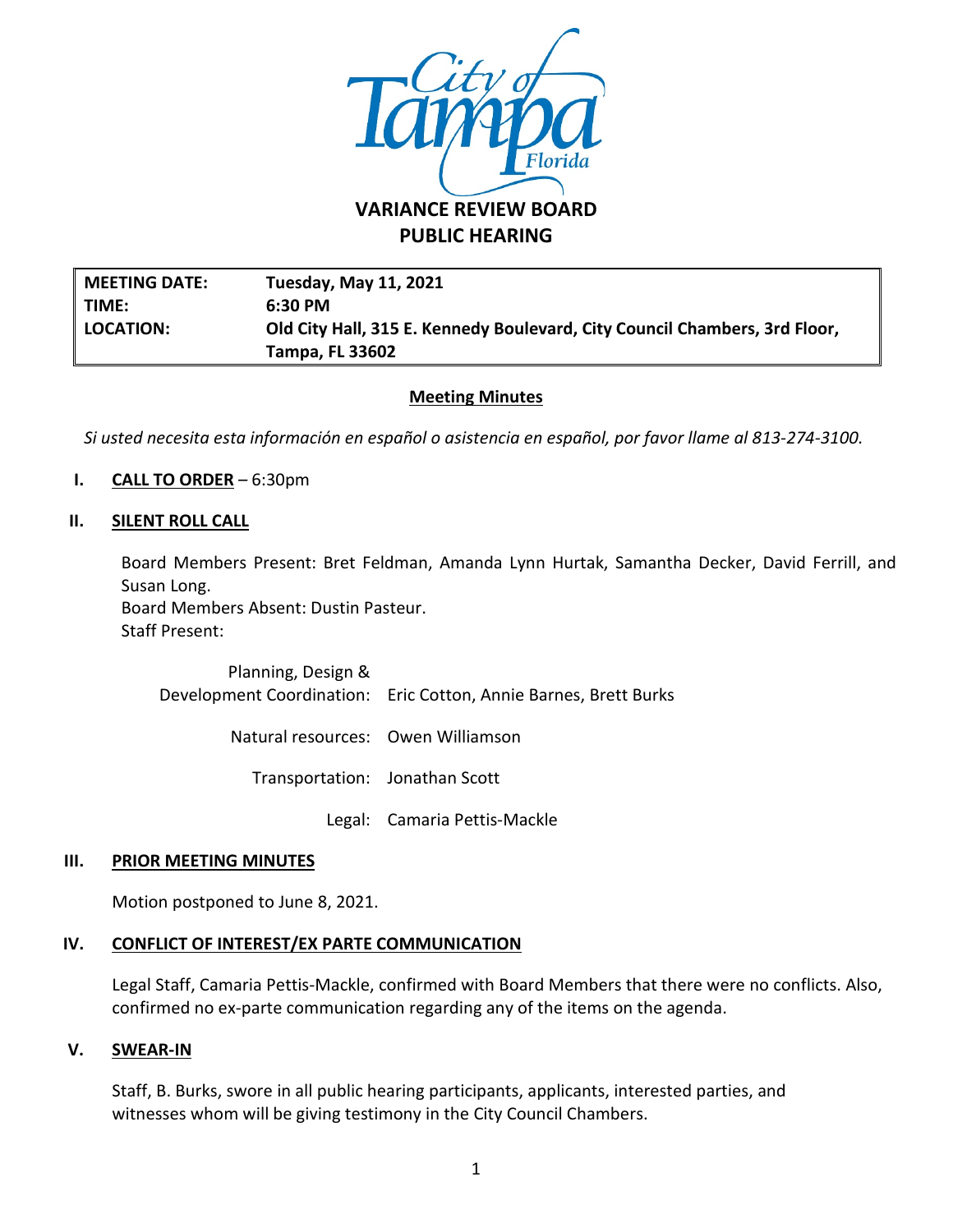# **VI. ITEMS TO BE REVIEWED**

| <b>VRB 21-08</b> | <b>OWNER:</b>                        | Star Quality Inc.                                    |
|------------------|--------------------------------------|------------------------------------------------------|
|                  | AGENT:                               | Max Sanchez                                          |
|                  | APPLICANT:                           | Joel Torres                                          |
|                  | LOCATION:                            | 5011 N Clark Ave                                     |
|                  | <b>REQUEST:</b>                      | Stack height to increase from 8 feet to 30 feet      |
|                  | <b>PURPOSE:</b>                      | To increase raw material                             |
|                  | NEIGHBORHOOD:                        | Drew Park Advisory Committee, Grant Park Civic Assoc |
|                  | No Notice Provided - Cannot be Heard |                                                      |

**VRB-21-19** OWNER: Andrew & Shannon Goulish **WITHDRAWN** AGENT: Andrew Goulish APPLICANT: Andrew Goulish LOCATION: 119 Biscayne Ave REQUEST: Increase height from 15' to 27' PURPOSE: To construct a two-story accessory structure including living areas, screened patio and a bathroom to be used as pool house. NEIGHBORHOOD: Davis Islands Civic Assoc.

*Withdrawn at the request of Applicant A. Goulish.*

| <b>VRB-21-29</b> | OWNER:            | Mel Holdings LLC                                             | <b>APPROVED</b> |
|------------------|-------------------|--------------------------------------------------------------|-----------------|
|                  | AGENT:            | Stephen Michelini                                            |                 |
|                  | <b>APPLICANT:</b> | Stephen Michelini                                            |                 |
|                  | LOCATION:         | 3001 W Swann Avenue                                          |                 |
|                  | <b>REQUEST:</b>   | Replace existing free standing sign and increase sign square |                 |
|                  |                   | footage from 50 SF to 83.89 SF, with EMC component increase  |                 |
|                  |                   | from 16 SF to 67.22 SF.                                      |                 |
|                  | <b>PURPOSE:</b>   | Construct free standing sign                                 |                 |
|                  | NEIGHBORHOOD:     | Palma Ceia Pines, SOHO Business, Parkland Estates, Tampa     |                 |
|                  |                   | Heights Civic, Historic Hyde Park Neighborhood               |                 |
|                  |                   |                                                              |                 |

- Public present: Opposition C. Kalich. Opposition – V. Nissim.
- BOARD VOTE: Motion to Approve: S. Decker Second: D. Ferrill Motion Passed: Vote of 5-0

|                  |                 | No Notice Provided - Applicant Requests to be Heard at July Public Hearing |
|------------------|-----------------|----------------------------------------------------------------------------|
|                  | NEIGHBORHOOD:   | Davis Island Civic                                                         |
|                  | <b>PURPOSE:</b> | Create buildable area for addition                                         |
|                  | <b>REQUEST:</b> | To remove 3 grand oak trees                                                |
|                  | LOCATION:       | 82 Adalia Avenue                                                           |
|                  | APPLICANT:      | Kalah Woemer                                                               |
|                  | AGENT:          | Peter Fertig                                                               |
| <b>VRB 21-37</b> | OWNER:          | Bruce D And Eileen L Goldenberg                                            |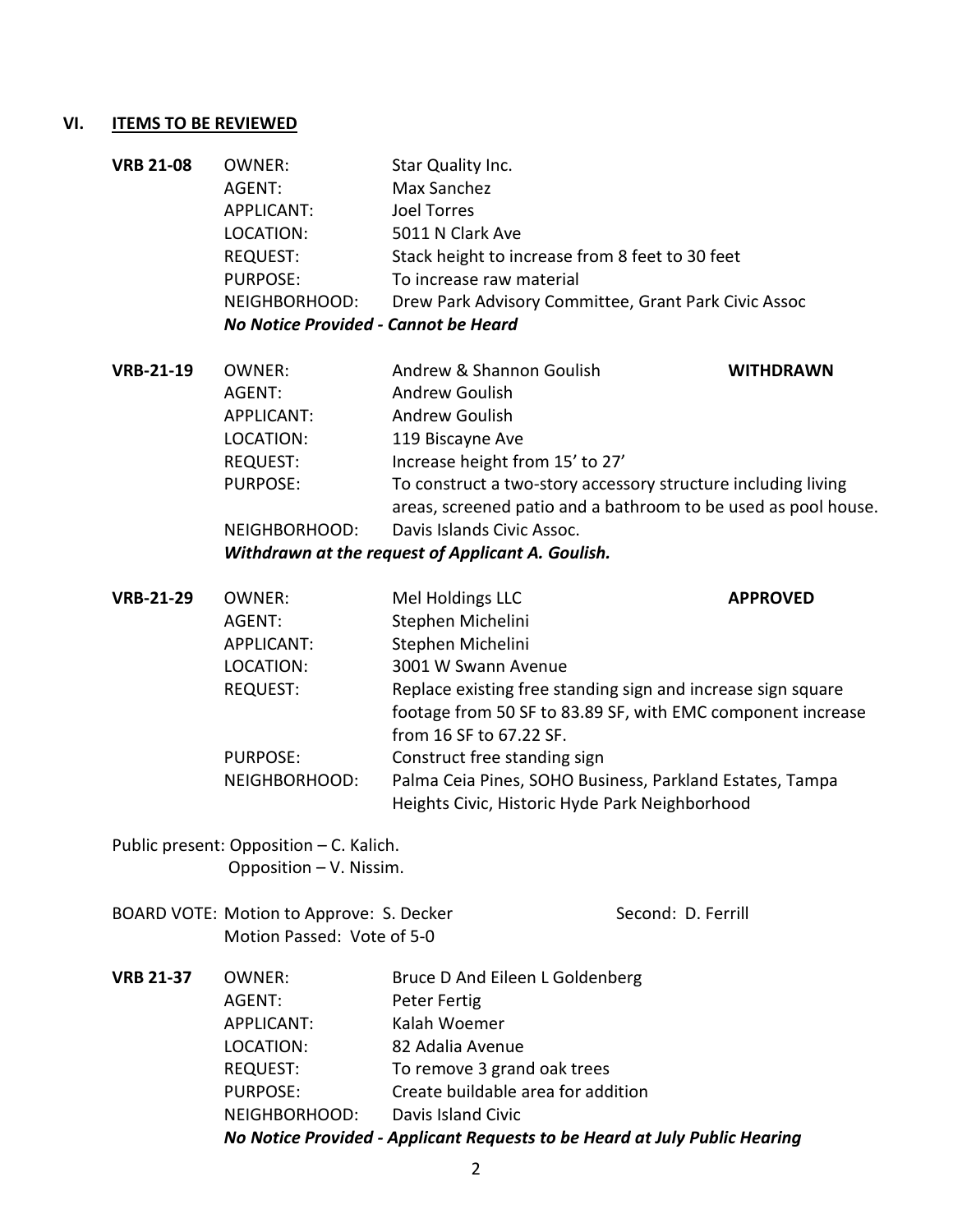**VRB 21-47** OWNER: Benjamin Goodson AGENT: Alan C. Dobbs APPLICANT: Alan C. Dobbs LOCATION: 2606 N Ridgewood Avenue REQUEST: To reduce the side yard setback from 7' to 3.5' PURPOSE: Residential addition to SFR NEIGHBORHOOD: Riverside Heights, Business Guild of SH, Ridgewood Park Crime Prevention

## *Incorrect Notice Provided - Cannot be Heard*

**VRB 21-50** OWNER: Italo Mera AGENT: Todd Britton-Harr APPLICANT: Italo Mera LOCATION: 5223 Puritan Avenue REQUEST: Rear yard setback from 20' to 10' PURPOSE: To construct master bedroom addition NEIGHBORHOOD: Ballast Point Neighborhood, McGraw Hill, Interbay – South of Gandy Civic

### *No Notice Provided - Cannot be Heard*

- **VRB 21-53** OWNER: Abdelrazzaq M Abdelrazzaq & Elizabeth Morales AGENT: Abdelrazzaq M Abdelrazzaq & Elizabeth Morales APPLICANT: Elizabeth Morales LOCATION: 7102 N 40th Street REQUEST: To reduce setback from 10' to 2'. (Section 27-156) PURPOSE: To allow for an unpermitted canopy for commercial business NEIGHBORHOOD: East Tampa Business & Civic *Incorrect Notice Provided - Cannot be Heard*
- **VRB 21-54** OWNER: James Tsang & Eric Newcomer AGENT: None APPLICANT: Bruno Gagnon LOCATION: 202 N Manhattan Ave, Unit #2 REQUEST: Reduce rear yard setback from 15' to 7' and reduce side yard setback from 7' to 4' PURPOSE: Construct attached pergola NEIGHBORHOOD: Westshore Palms, Bretton Woods Assn., Westshore Alliance *No Notice Provided - Applicant Requests to be Heard at July Public Hearing*

| <b>VRB-21-55</b> | OWNER:     | Christopher & Kimberly Beckwith | <b>APPROVED</b> |
|------------------|------------|---------------------------------|-----------------|
|                  | AGENT:     | Lori Duvall                     |                 |
|                  | APPLICANT: | Christopher & Kimberly Beckwith |                 |
|                  | LOCATION:  | 8107 N River Shore Drive        |                 |
|                  | REQUEST:   | Removal of a 37" Grand Oak Tree |                 |